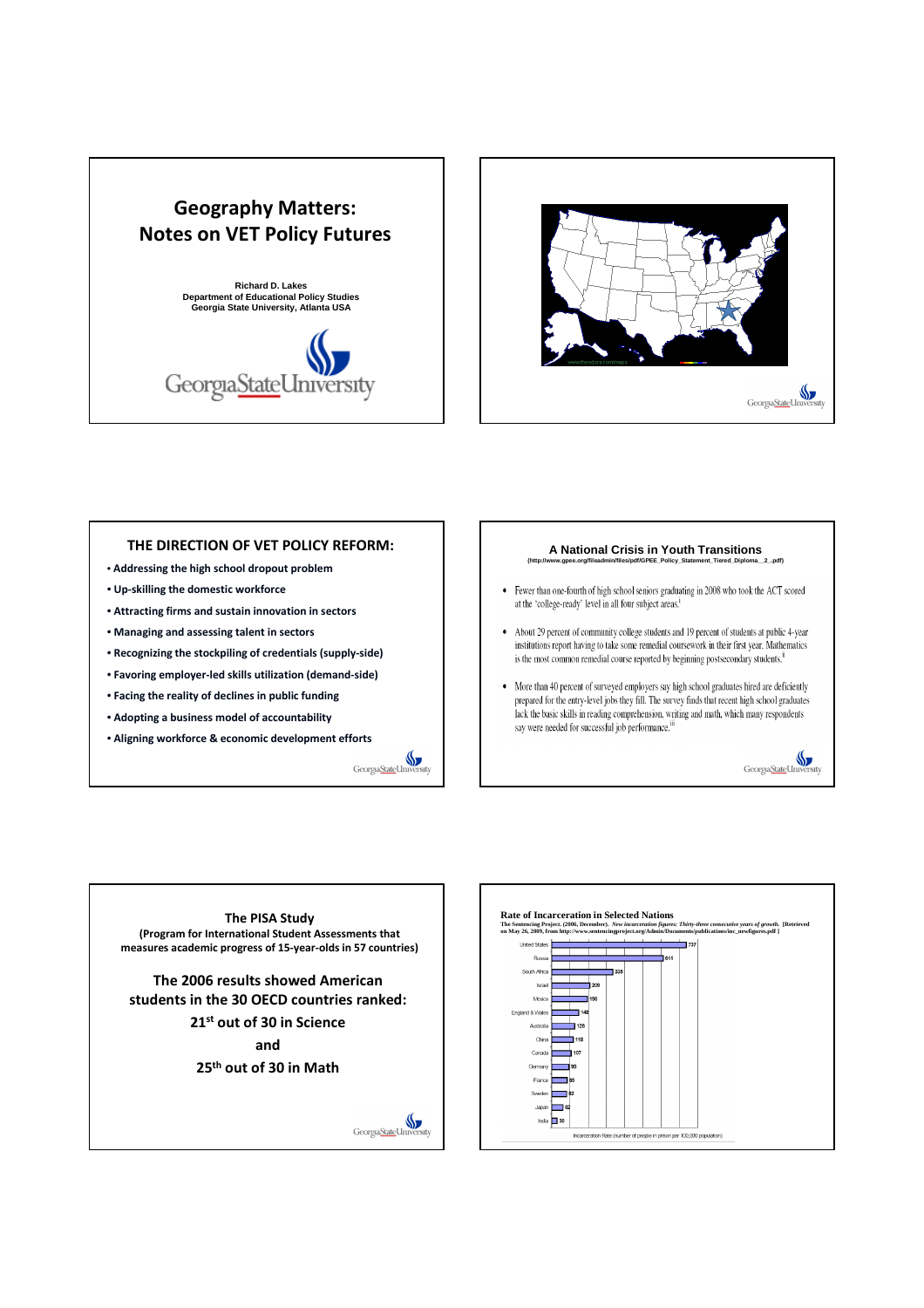

# VET in the State of Georgia

- Chronically underemployed and unemployed (via the public-sector federal WIA)
- Postsecondary students preparing for technical careers (via the state technical college system and some proprietary schools)
- Incumbent workers retraining for continuous improvement or new process and equipment upgrades (via QuickStart™ economic development offices run by the state technical college system) Georgia State Universit

VET SECTORS

VET centers ally with governmental workforce and economic development departments, employers and community-based organizations, to jointly solve the challenges of employability within identifiable regions of the state. About 41 percent of all Georgia's technical college students in FY 2009 were enrolled in training for jobs in one of the strategic industries named by the governor that are identified as high demand sectors.



## Skill Ecosystems

"Replacing a traditional focus on training provision with a conception of workforce development, and understanding skill formation in the context of skill ecosystems rather than simply focusing on aggregate level skill shortages, [this] allows networks to develop constructive and sustainable responses to skill formation challenges" (Hall & Lansbury, 2006, p. 588).



#### The State Model for Workforce and Economic Development

• Identify strategic industries by region that will heighten competitive advantage and sector growth.

• Utilize the educational assets of a region to facilitate business development and resident upskilling.

• Implement a credentialing system to assess both individual and community skill levels.

• Conduct job profiling to enable employers to use scientific means to make sound hiring and promotional decisions.

Georgia State Universi

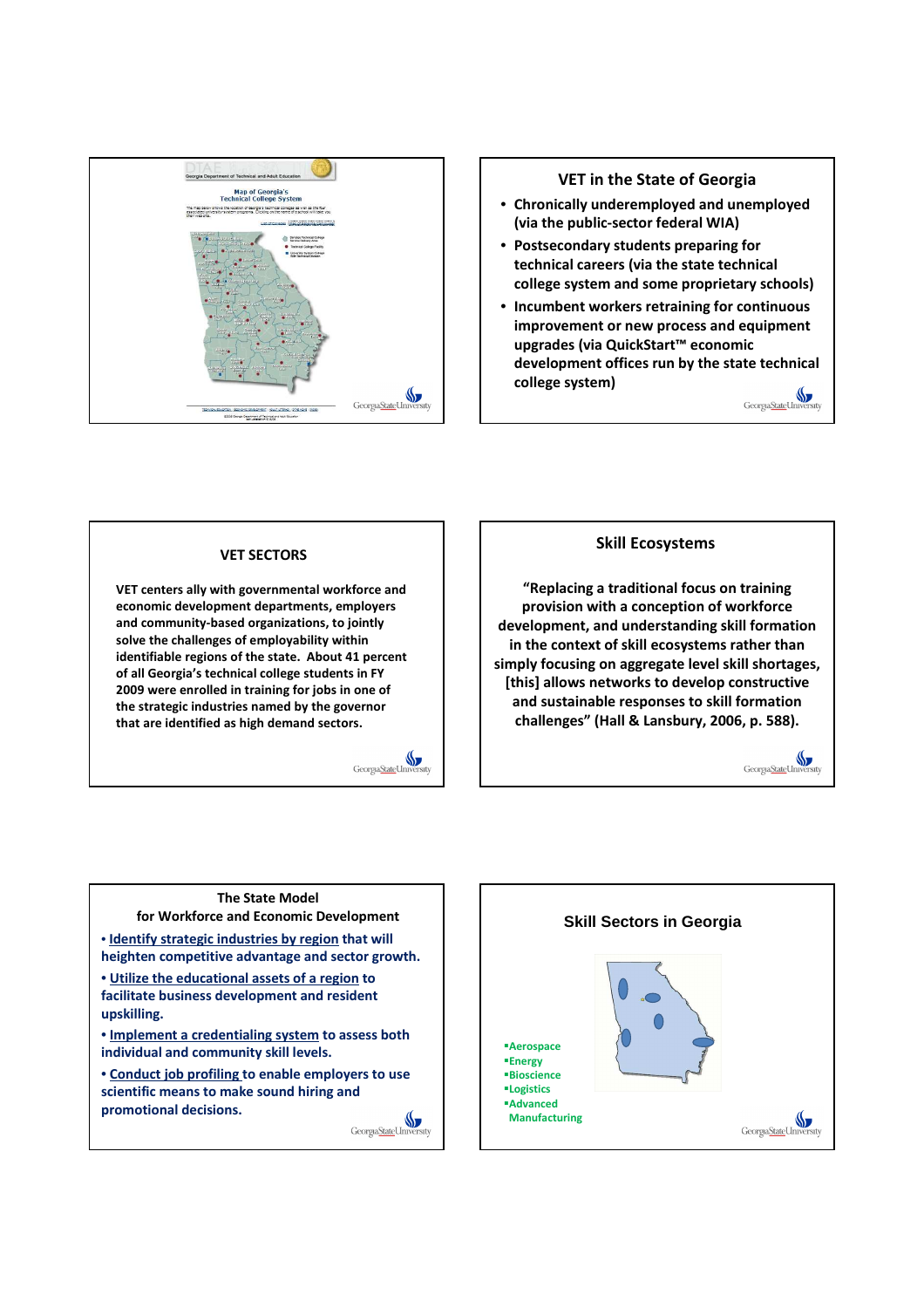

| Georgia Auto Alley - Regional Employment Ratio |                                                                     |                                                    |                                 |                        |                                   |         |                           |                           |                                                  |                                 |  |  |  |
|------------------------------------------------|---------------------------------------------------------------------|----------------------------------------------------|---------------------------------|------------------------|-----------------------------------|---------|---------------------------|---------------------------|--------------------------------------------------|---------------------------------|--|--|--|
| <b>SOC</b><br>Code                             | Occupation                                                          | Program(s)                                         | <b>Award Level</b>              | 2009#<br><b>Needed</b> | 2008 Program<br><b>Completers</b> | Ratio   | 2012<br>Projected<br>Need | 2014<br>Projected<br>Need | <b>Work Ready</b><br><b>Certificate</b><br>level | Certificate<br>holders at level |  |  |  |
| 51-4121                                        | <b>Welders</b>                                                      | Welding technology                                 | Certificate                     | 69                     | 71                                | 1.03    | 63                        | 55                        | Styer                                            | 7,159                           |  |  |  |
| 51-4041                                        | Machinists                                                          | Machine shop technology                            | Certificate                     | 28                     | 88                                | 3.14    | 25                        | $\overline{23}$           | Stree                                            | 7,159                           |  |  |  |
| 51-1011                                        | First-line supervisors                                              | Operations management and<br>supervision           | Associate or<br>work experience | 55                     | 153                               | 278     | 68                        | 67                        | Sher                                             | 7,158                           |  |  |  |
| 17-3024                                        | Electro-mechanical technician                                       | Advanced PLC and HMI<br>technician, mechatronics   | Certificate to<br>associate     |                        |                                   | 125     | 12                        | 13                        | Gold                                             | 2,253                           |  |  |  |
| 49-9041                                        | Industrial machinery mechanics                                      | Industrial mechanics and<br>maintenance technology | Certificate                     | 35                     | 54                                | 1.54    | 30                        | 45                        | Sher                                             | 7,159                           |  |  |  |
|                                                | 51-9061 Inspectors, testers and weighers Quality control technology |                                                    | Certificate                     | 10                     |                                   | $-0.10$ | $\overline{\mathbf{2}}$   | 50                        | Gold                                             | 2.253                           |  |  |  |

| <b>Occupation</b>                                                            | <b>Growth</b><br>2008-09 | <b>Compatibility Rating</b> | Wage                           |
|------------------------------------------------------------------------------|--------------------------|-----------------------------|--------------------------------|
| <b>Growth Occupation: Team assemblers</b>                                    | 295                      |                             | \$10.52                        |
| Comparable Job: Inspectors, testers,<br>sorters, samplers, weighers          | (20)                     | 96                          | \$10.48                        |
| Comparable Job: Paper goods machine<br>setters, operators, tenders           | (56)                     | 95                          | \$13.38                        |
| <b>Growth Occupation: Welders</b>                                            | 112                      |                             | \$13.67                        |
| Comparable Job: Sawing machine setters,<br>operators, tenders                | (3)                      | 97                          | \$15.19                        |
| Comparable Job: Textile knitting and weaving<br>machine setters              | (245)                    | 93                          | \$13.13                        |
| Comparable Job: Textile winding, twisting<br>and drawing-out machine setters | (105)                    | 93                          | S <sub>12</sub> 4 <sub>2</sub> |





#### Sector Area Technical Colleges

## Bioscience Certificate Programs

- Analytical Chemistry Laboratory Technician
- Biological Sciences Laboratory Technician
- Bioscience Environmental Laboratory Technologist

Georgia State Universi

- Clinical Research Professional
- Molecular Biology Technician
- Regulatory Compliance Technician

Degree Program

• Bioscience Technology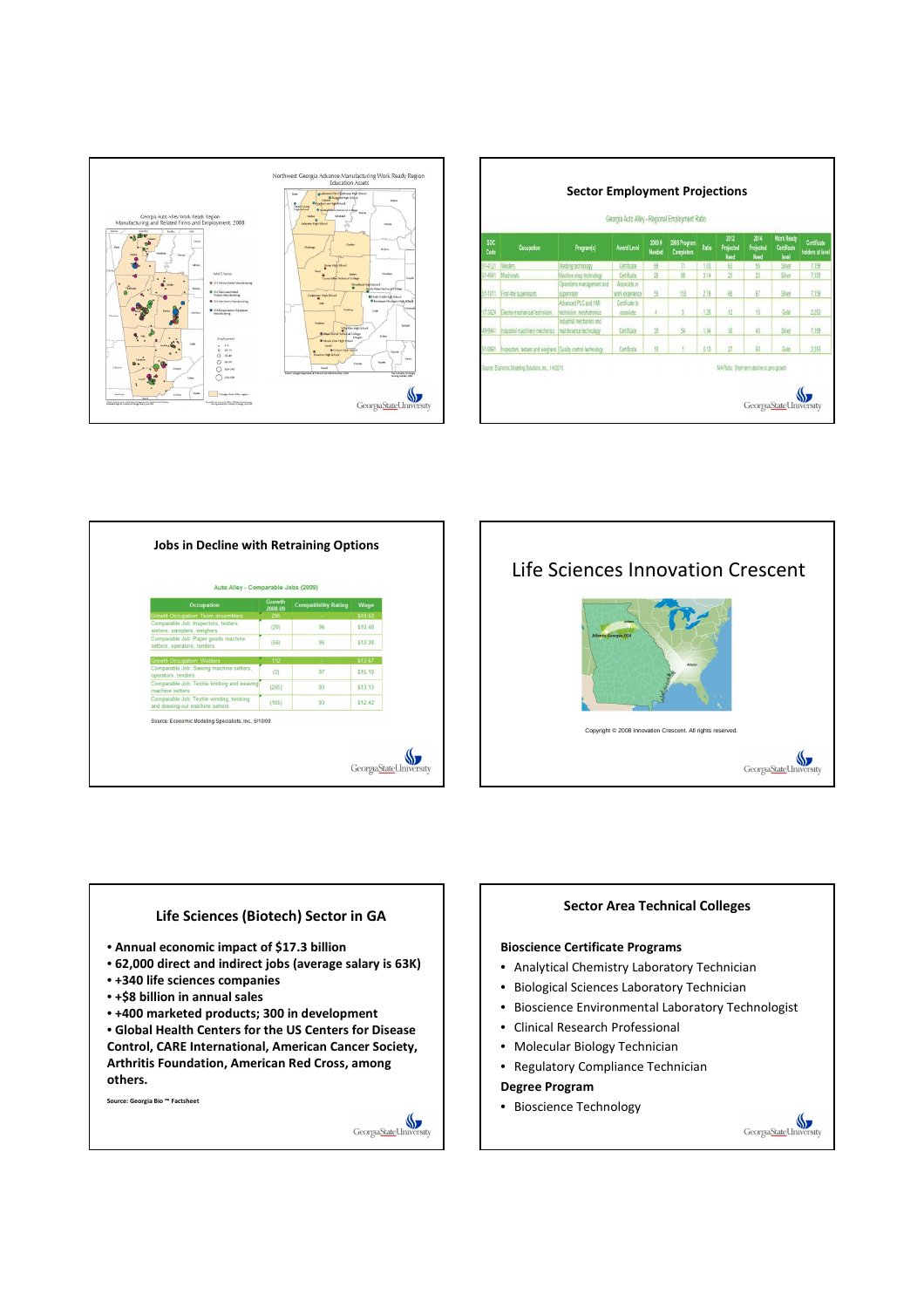

While formal school-based credentials may have fallen out of favor, business leaders want some sort of training warrant from educators that future recruits are fit for the high-skills workplace with portable credentials.

Georgia State Universi

Georgia State Univers



The Work Ready assessment is administered by ACT's nationally accredited WorkKeys® system and measures both core skills and work habits. Core skills assessments measure skills in applied mathematics, reading for information and locating information, three skills that are highly important to the majority of jobs in the workplace. The work habits assessment measures work-related attitudes and behaviors in areas that are trainable and coachable, such as carefulness, cooperation, discipline and drive.

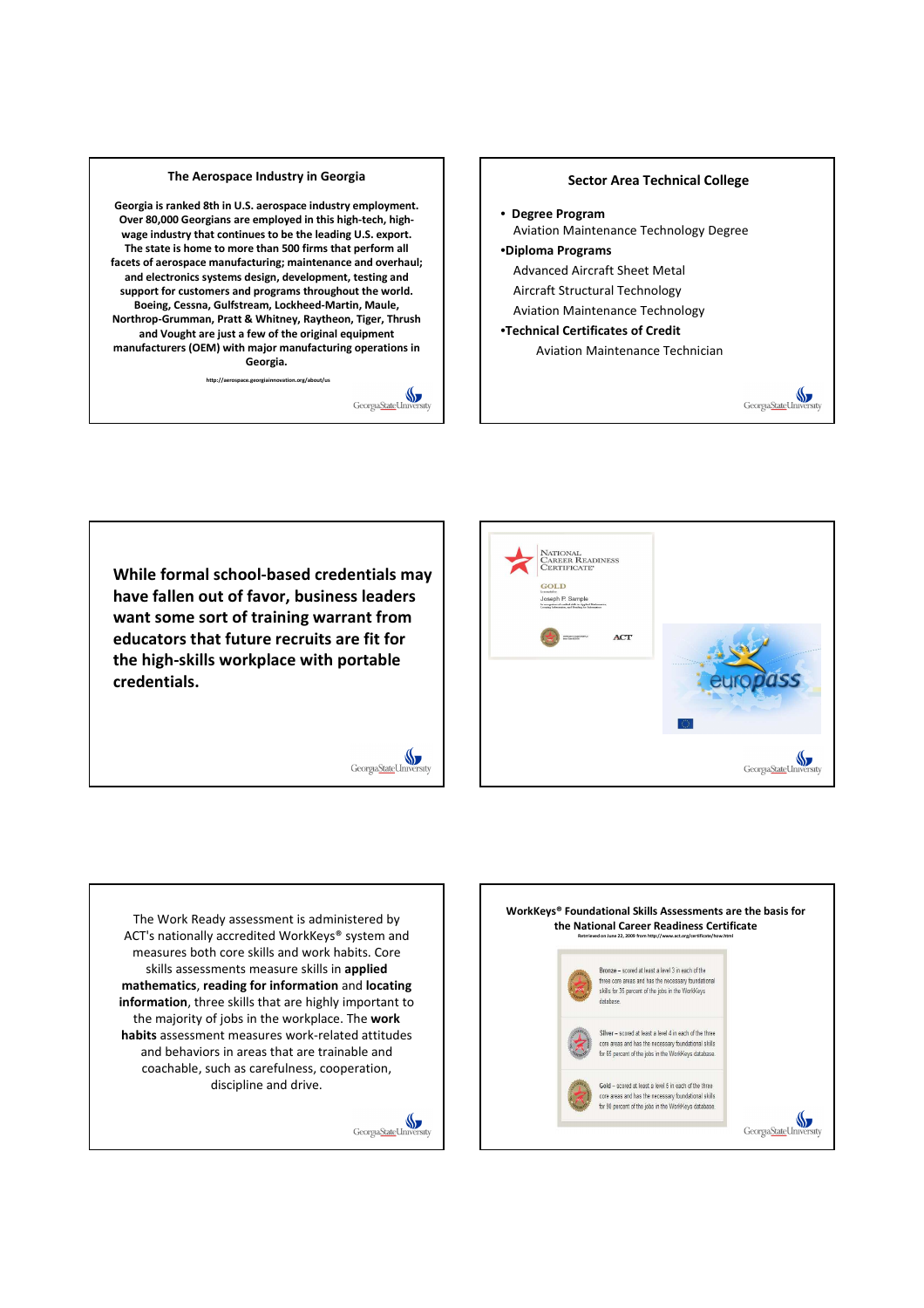







#### Job Profiling

GA Work Ready job profiling allows companies to work with an authorized job profiler to identify the required job tasks and skill levels for each position. By comparing job profiles with individuals' Work Ready Certificates, companies can make reliable decisions about hiring, training and program development.



#### Work Ready Communities

The regional work-ready designation is based upon satisfying a number of criteria beyond work-ready certification numbers, such as demonstrating improvements in high school graduation rates; showing increases in higher education students majoring in technical and scientific fields related to the named strategic sector industries; and improving the training of dislocated adults as well as incumbent workers.

> $\mathbb{S}$ Georgia State Uni